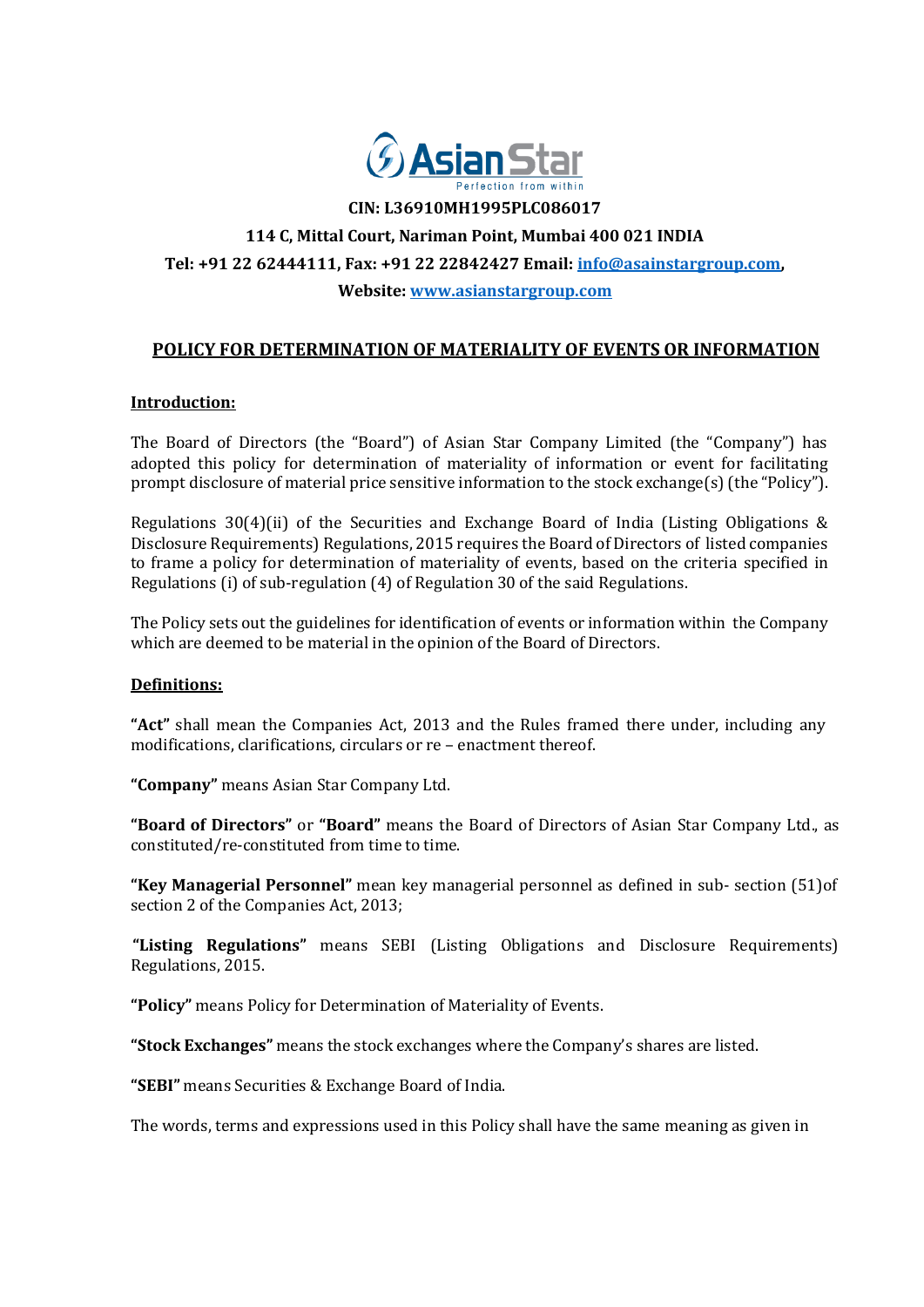Given Clause 2 of Chapter I of the Listing Regulations.

# **Object:**

The objective of this Policy is to determine materiality of events or information of the Company and to ensure that such information is adequately disseminated in accordance with provisions of the Regulations and to provide an overall governance framework for such determination of materiality.

## **Power to determine materiality:**

The following Key Managerial Personnel of the Company are severally authorised to determine the materiality of an event or information and for the purpose of making disclosure to the Exchanges

| Sr.<br>No. | Name of the Key<br><b>Managerial</b><br><b>Personnel</b> | <b>Designation</b>                            | Contact details (e-mail id)    |
|------------|----------------------------------------------------------|-----------------------------------------------|--------------------------------|
|            | Mr. Vipul P. Shah                                        | Managing Director &<br><b>CEO</b>             | vipul@asianstargroup.com       |
| 2.         | Mr. Arvind T. Shah                                       | Chairman, CFO &<br><b>Whole-time Director</b> | arvind@asianstargroup.com      |
| 3.         | Mrs. Sujata D.<br>Nadgouda                               | Company Secretary &<br>Compliance Officer     | secretarial@asianstargroup.com |

## **The Cont[act details of the aforesaid](mailto:info@asianstargroup.com) Key Managerial Personnel are as follows:**

**Tel.:** +91 [22 2281 1371](mailto:info@asianstargroup.com) **Email id:** [info@asianstargroup.com](mailto:info@asianstargroup.com) , secretarial@asianstargroup.com

#### **Disclosure of events or [information:](mailto:info@asianstargroup.com)**

Regulation 30 of SEBI (Listing Obligations & Disclosure Requirements) Regulations, 2015 provides that listed companies need to make disclosures of such events or information which are considered "material" by the Board of Directors of the Company.

The events specified in Para A of Part A of Schedule III of the Regulations are deemed to be material events and such events shall be disclosed without any application of the guidelines of materiality as specified in Regulation 30(4) of SEBI (Listing Obligations & Disclosure Requirements) Regulations, 2015. Such events are mentioned in **Annexure A**.

The events specified in Para B of Part A of Schedule III of the Regulations shall be disclosed upon application of guidelines for materiality as specified in Regulation 30(4) of SEBI (Listing Obligations & Disclosure Requirements) Regulations, 2015. Such events are mentioned in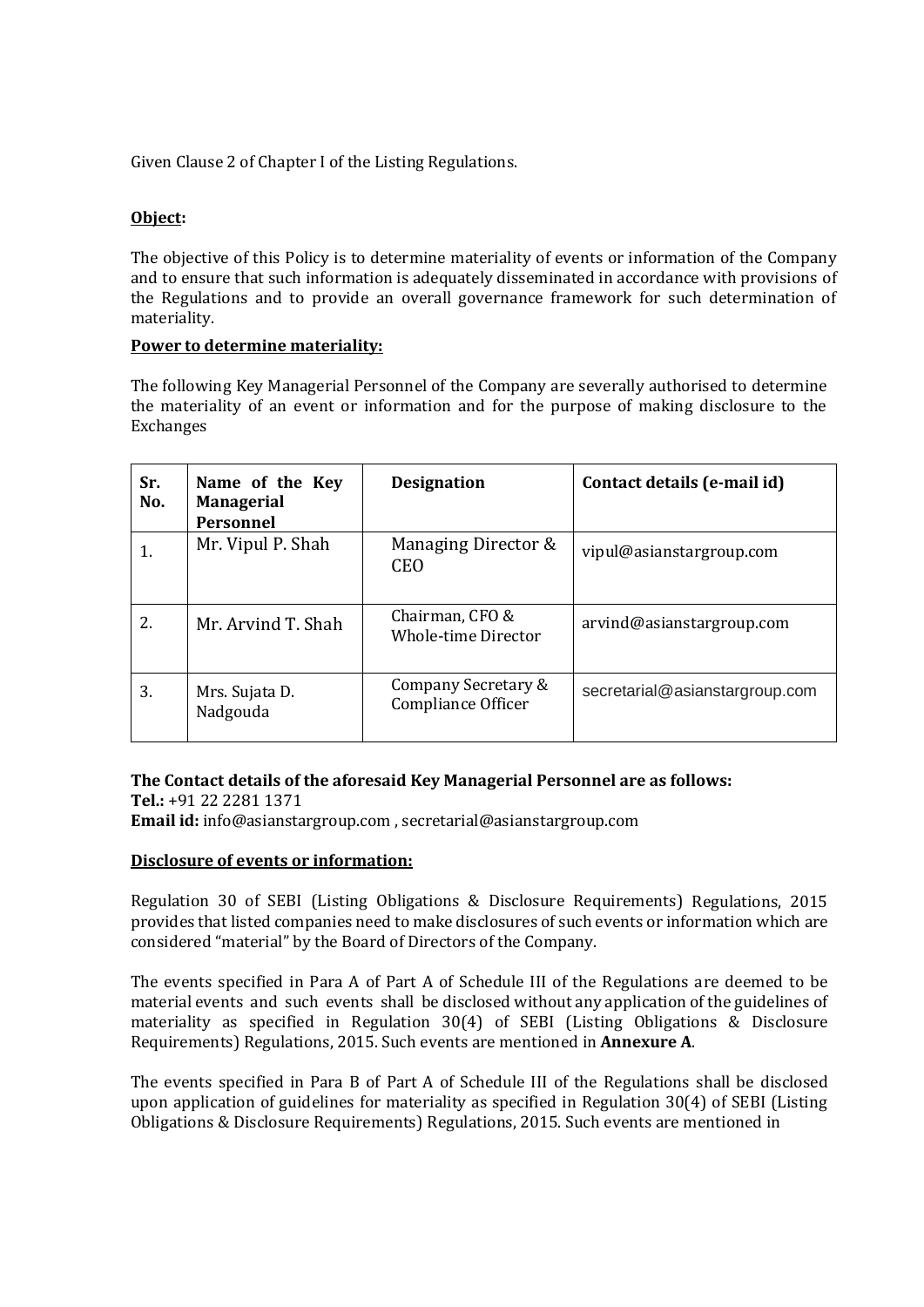## **Annexure B**.

The Company shall disclose to stock exchanges all events, as specified in Part A of Schedule IIIor information as soon as reasonably possible and not later than 24 hours from the occurrence of event or information.

## **Criteria for determining materiality of events or information:**

The criteria for determining materiality of events or information has been listed out in Regulation 30(4)(i) of SEBI (Listing Obligations & Disclosure Requirements) Regulations, 2015, which are as under:

- a) the omission of an event or information, which is likely to result in discontinuity or alteration of event or information already available publicly;
- b) the omission of an event or information is likely to result in significant market reaction if the said omission came to light at a later date;
- c) In case where the criteria specified in sub‐clauses (a) and (b) are not applicable, an event or information may be treated as being material if in the opinion of the board of directors of listed entity, the event or information is considered material.

## **Amendments:**

The Board may subject to the applicable laws amend any provision(s) or substitute any of the provision(s) with the new provision(s) or replace the Policy entirely with a new Policy.

#### **Dissemination of policy:**

This Policy shall be hosted on the website of the Company.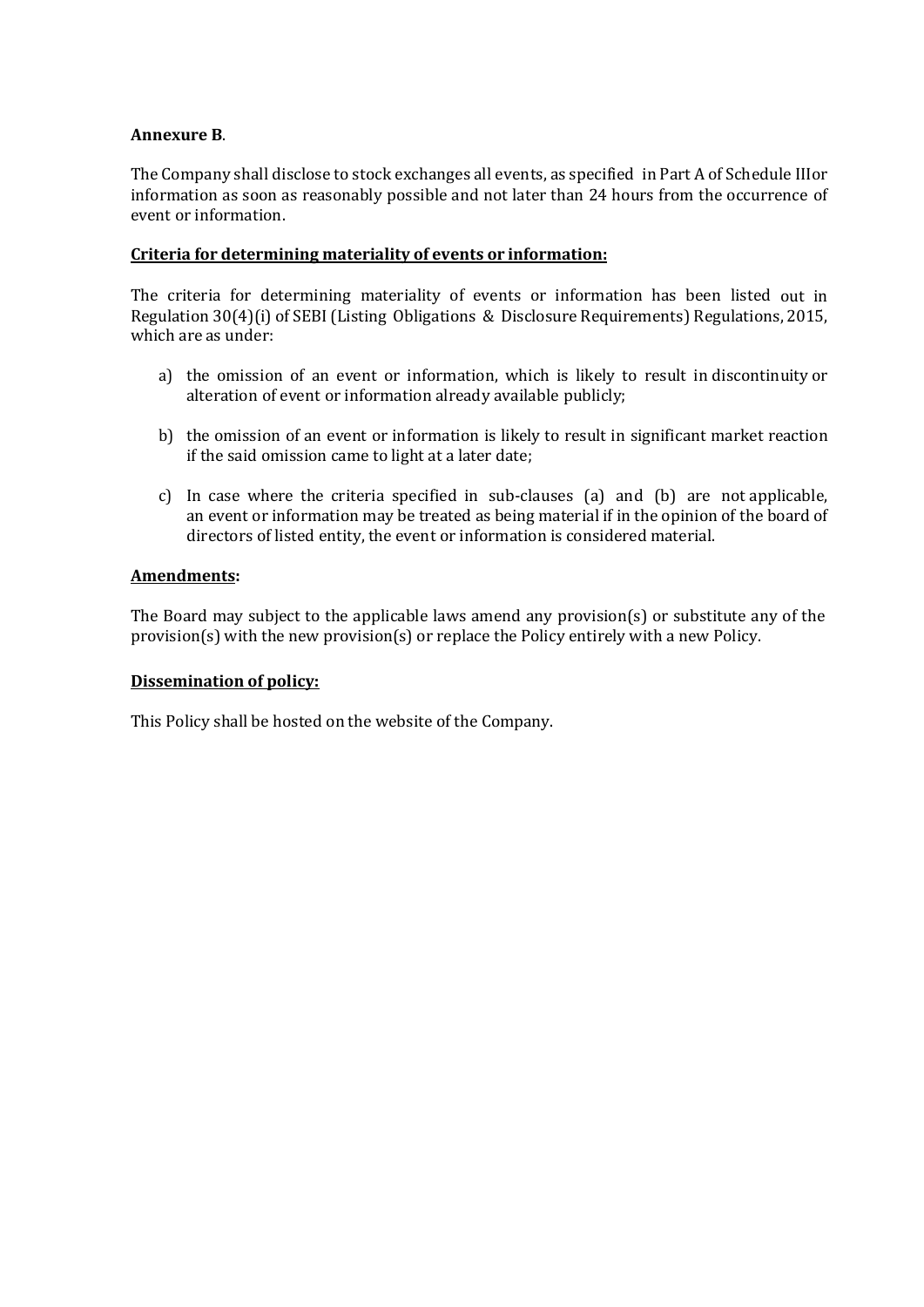## **Events which shall be disclosed without any application of the guidelines for Materiality:** (As per Para A of Part A of Schedule III**)**

1. Acquisition(s) (including agreement to acquire), Scheme of Arrangement (amalgamation/ merger/ demerger/restructuring), or sale or disposal of any unit(s), division(s) or subsidiary of the Company or any other restructuring;

Explanation. ‐ 'Acquisition' shall mean, ‐

- i. acquiring control, whether directly or indirectly; or,
- ii. acquiring or agreeing to acquire shares or voting rights in, a company, whether directly or indirectly, such that ‐
	- a) the Company holds shares or voting rights aggregating to five per cent or more of the shares or voting rights in the said company, or;
	- b) there has been a change in holding from the last disclosure and such change exceeds two per cent of the total shareholding or voting rights in the said company.
- 2. Issuance or forfeiture of securities, split or consolidation of shares, buyback of securities, any restriction on transferability of securities or alteration in terms or structure of existing securities including forfeiture, reissue of forfeited securities, alteration of calls, redemption of securities etc.;
- 3. Revision in credit rating(s);
- 4. Outcome of Meetings of the Board of Directors: The Company shall disclose to the Exchange(s), within 30 minutes of the closure of the meeting, held to consider the following:
	- a) dividends and/or cash bonuses recommended or declared or the decision to pass any dividend and the date on which dividend shall be paid/dispatched;
	- b) any cancellation of dividend with reasons thereof;
	- c) the decision on buyback of securities;
	- d) the decision with respect to fund raising proposed to be undertaken
	- e) increase in capital by issue of bonus shares through capitalization including the date on which such bonus shares shall be credited/dispatched;
	- f) reissue of forfeited shares or securities, or the issue of shares or securities held in reserve for future issue or the creation in any form or manner of new shares or securities or any other rights, privileges or benefits to subscribe to;
	- g) short particulars of any other alterations of capital, including calls;
	- h) financial results;
	- i) decision on voluntary delisting by the Company from stock exchange(s).

Provided that in case of board meetings being held for more than one day, the financial results shall be disclosed within thirty minutes of end of the meeting for the day on which it has been considered.

- 5. Agreements (viz. shareholder agreement(s), joint venture agreement(s), family settlement agreement(s) (to the extent that it impacts management and control of the Company),agreement(s)/treaty(ies)/contract(s) with media companies) which are binding and not in normal course of business, revision(s) or amendment(s) and termination(s) thereof;
- 6. Fraud/defaults by Promoter or Key Managerial Personnel or by Company or arrest of Key Managerial Personnel or Promoter;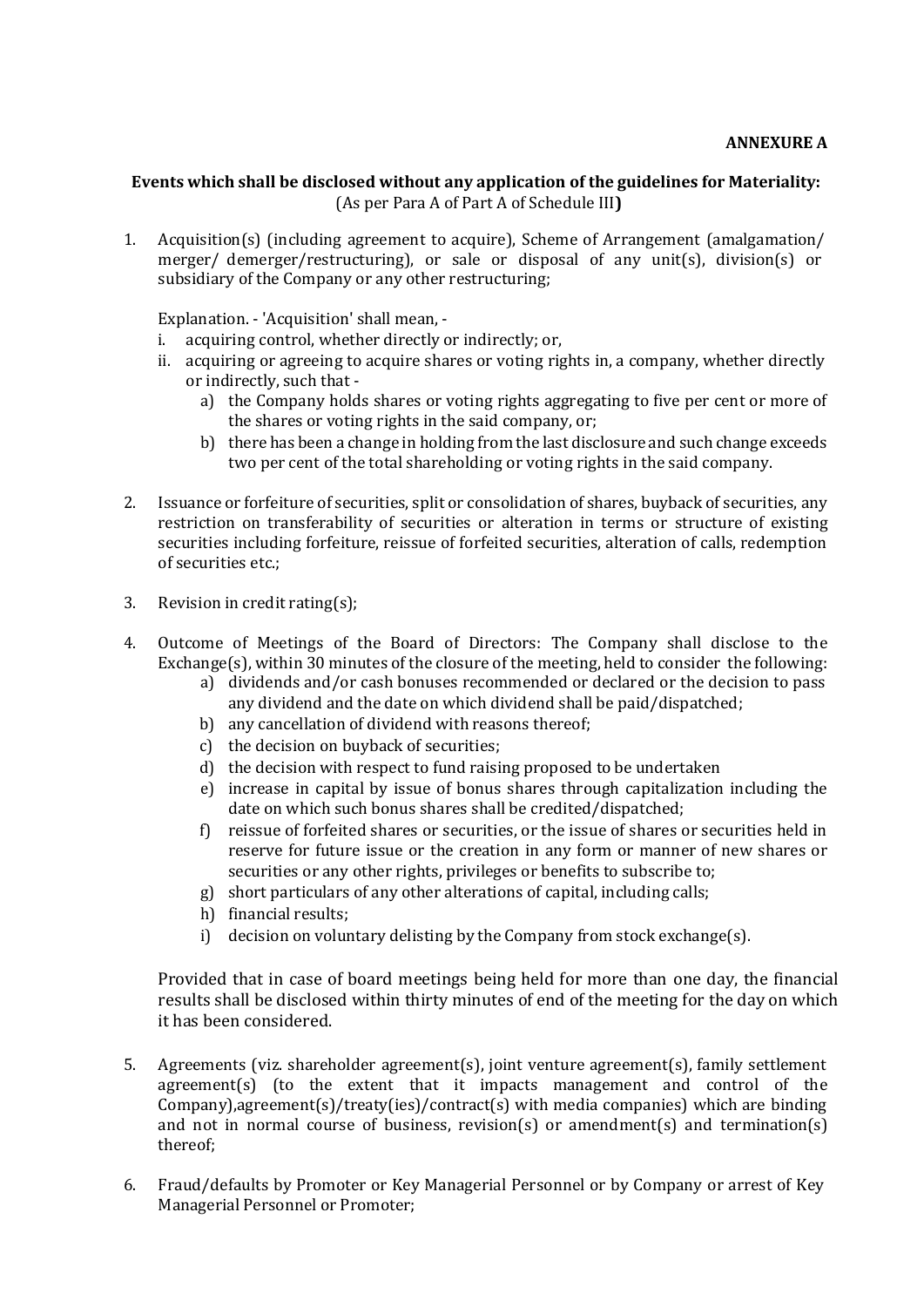7. Change in Directors, Key Managerial Personnel (Managing Director, Chief Executive Officer, Chief Financial Officer, Company Secretary etc.), Auditor and Compliance Officer;

(7A) In case of resignation of the auditor of the listed entity, detailed reasons for resignation of auditor, as given by the said auditor, shall be disclosed by the listed entities to the stock exchanges as soon as possible but not later than twenty four hours of receipt of such reasons from the auditor.

(7B) Resignation of independent director including reasons for resignation:

In case of resignation of an independent director of the listed entity, within seven days from the date of resignation, the following disclosures shall be made to the stock exchanges by the listed entities: i. The letter of resignation along with detailed reasons for the resignation of independent directors as given by the said director shall be disclosed by the listed entities to the stock exchanges

(ia). Names of listed entities in which the resigning director holds directorships, indicating the category of directorship and membership of board committees, if any.

ii. The independent director shall, along with the detailed reasons, also provide a confirmation that there is no other material reasons other than those provided.

iii. The confirmation as provided by the independent director above shall also be disclosed by the listed entities to the stock exchanges along with the detailed reasons as specified in subclause (i) *and (ii)* above.

- 8. Appointment or discontinuation of share transfer agent;
- 9. Corporate debt restructuring;
- 10. One-time settlement with a bank;
- 11. Reference to BIFR and winding-up petition filed by any party / creditors;
- 12. Issuance of Notices, call letters, resolutions and circulars sent to shareholders, debenture holders or creditors or any class of them or advertised in the media by the Company;
- 13. Proceedings of Annual and extraordinary general meetings of the Company;
- 14. Amendments to memorandum and articles of association of Company, in brief;
- 15. (a) Schedule of Analyst or institutional investor meet and presentations on financial resultsmade by the Company to analysts or institutional investors.

For the purpose of this clause 'meet' shall mean group meetings or group conference calls conducted physically or through digital means.

(b) Audio or video recordings and transcripts of post earnings/quarterly calls, by whatever name called, conducted physically or through digital means, simultaneously with submission to the recognized stock exchange(s), in the following manner:

- (i) the presentation and the audio/video recordings shall be promptly made available on the website and in any case, before the next trading day or within twenty-four hours from the conclusion of such calls, whichever is earlier;
- (ii) the transcripts of such calls shall be made available on the website within five working days of the conclusion of such calls: The requirement for disclosure(s) of audio/video recordings and transcript shall be voluntary with effect from April 01, 2021 and mandatory with effect from April 01, 2022.
- 16. The following events in relation to the corporate insolvency resolution process (CIRP) of a listed corporate debtor under the Insolvency Code: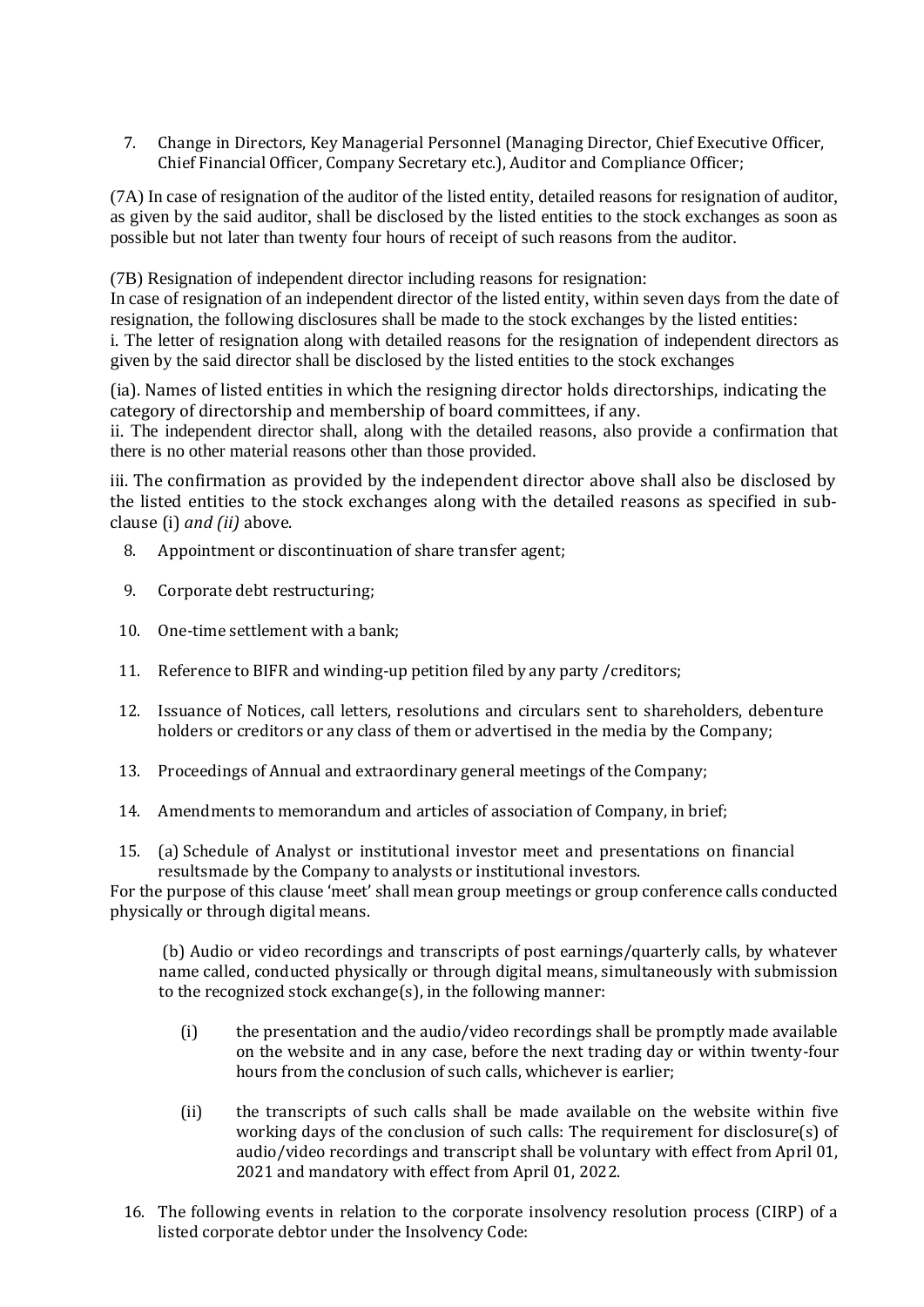a) Filing of application by the corporate applicant for initiation of CIRP, also specifying the amount of default;

b) Filing of application by financial creditors for initiation of CIRP against the corporate debtor, also specifying the amount of default;

c) Admission of application by the Tribunal, along with amount of default or rejection or withdrawal, as applicable

d) Public announcement made pursuant to order passed by the Tribunal under section 13 of Insolvency Code;

e) List of creditors as required to be displayed by the corporate debtor under regulation  $13(2)(c)$ of the IBBI (Insolvency Resolution Process for Corporate Persons) Regulations, 2016;

f) Appointment/ Replacement of the Resolution Professional;

g) Prior or post-facto intimation of the meetings of Committee of Creditors;

h) Brief particulars of invitation of resolution plans under section 25(2)(h) of Insolvency Code in the Form specified under regulation 36A(5) of the IBBI (Insolvency Resolution Process for Corporate Persons) Regulations, 2016;

i) Number of resolution plans received by Resolution Professional;

j) Filing of resolution plan with the Tribunal;

k) Approval of resolution plan by the Tribunal or rejection, if applicable;

l) 378[Specific features and details of the resolution plan as approved by the Adjudicating Authority under the Insolvency Code, not involving commercial secrets, including details such as: (i) Pre and Post net-worth of the company; (ii) Details of assets of the company post CIRP; (iii) Details of securities continuing to be imposed on the companies' assets; (iv) Other material liabilities imposed on the company; (v) Detailed pre and post shareholding pattern assuming 100% conversion of convertible securities; (vi) Details of funds infused in the company, creditors paid-off; (vii) Additional liability on the incoming investors due to the transaction, source of such funding etc.; (viii) Impact on the investor – revised P/E, RONW ratios etc.; (ix) Names of the new promoters, key managerial persons(s), if any and their past experience in the business or employment. In case where promoters are companies, history of such company and names of natural persons in control; (x) Brief description of business strategy.

m) Any other material information not involving commercial secrets.

n) Proposed steps to be taken by the incoming investor/acquirer for achieving the MPS;

- o) Quarterly disclosure of the status of achieving the MPS;
- p) The details as to the delisting plans, if any approved in the resolution plan.

17. Initiation of Forensic audit: In case of initiation of forensic audit, (by whatever name called), the following disclosures shall be made to the stock exchanges by listed entities:

a) The fact of initiation of forensic audit along-with name of entity initiating the audit and reasons for the same, if available;

b) Final forensic audit report (other than for forensic audit initiated by regulatory / enforcement agencies) on receipt by the listed entity along with comments of the management, if any.